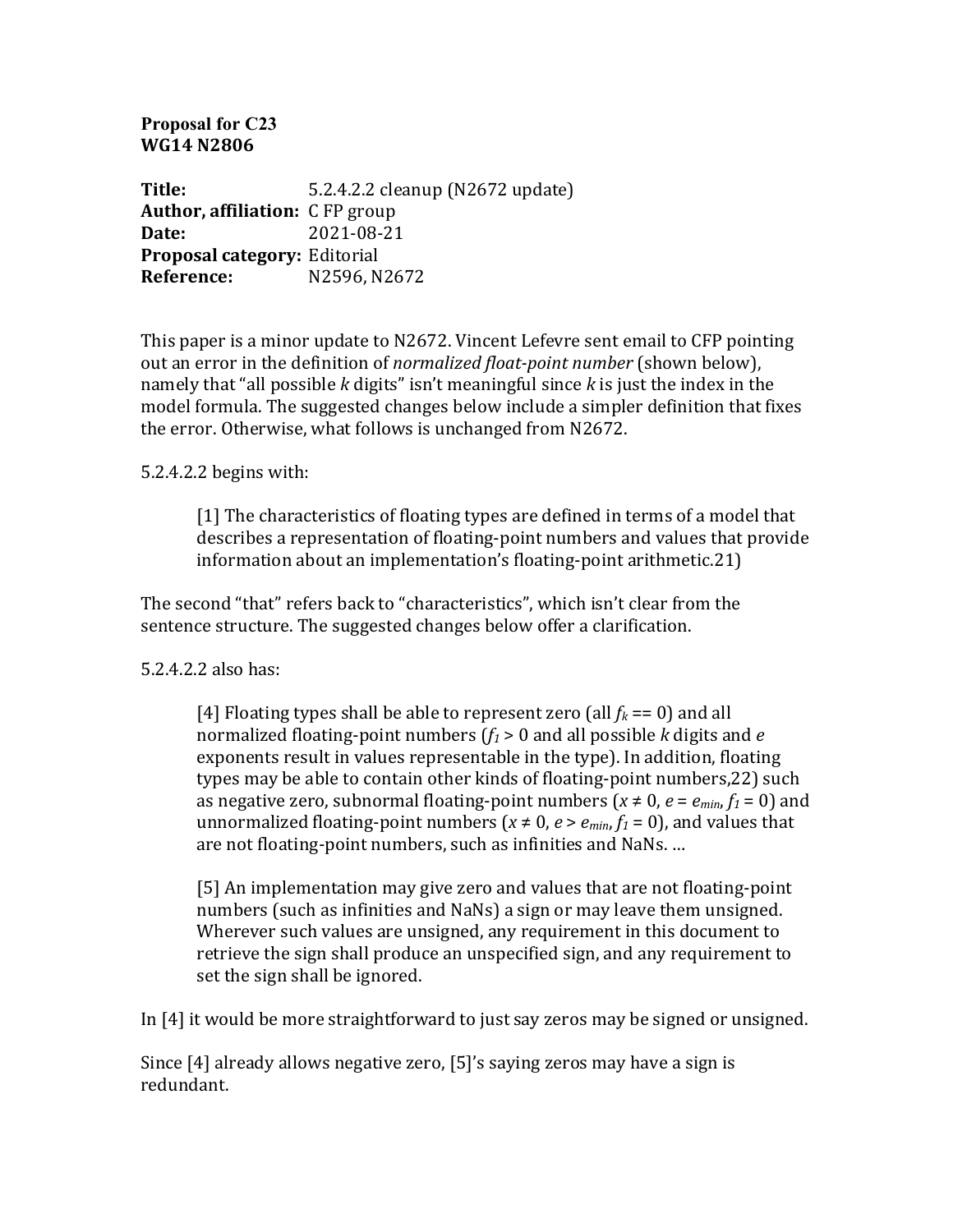At this level of abstraction (values, not bit representations), it would be better to avoid mentioning signed NaNs. The IEC 60559 levels of abstraction (see 3.2) do not have signed NaNs at Level 3 which most closely matches the abstraction of the C model in 5.2.4.2.2. IEC 60559 does not interpret the sign bit of NaNs at the bit representation level. The footnote in the suggested changes is intended to help with ambiguities about levels of abstraction (values vs bit representations).

The second sentence of  $[5]$  is not consistent with other specification in C. For example, regarding signbit, footnote 253 says "... If zero is unsigned, it is treated as positive." (Wording for signbit is problematic, which is addressed in a separate proposal.)

In [5] is the only use of "retrieve" in the N2596. The term "get" is used in the specification of payload functions (F.10.13) and "get" pairs nicely with "set" which appears later in the same sentence in [5].

In  $[4]$ , "=" should be used instead of "==".

The suggested changes below address these issues.

## **Suggested changes:**

Changes for  $5.2.4.2.2$ :

[1] The characteristics of floating types are defined in terms of a model that describes a representation of floating-point numbers and allows other values. The characteristics that provide information about an implementation's floating-point arithmetic.  $21$ ) …

[4] Floating types shall be able to represent signed zeros or an unsigned zero (all  $f_k == 0$ ) and all normalized floating-point numbers (all *x* with  $f_1 > 0$  and all possible *k* digits and *e* exponents result in values representable in the type). In addition, floating types may be able to contain other kinds of floating-point numbers, 22) such as negative zero, subnormal floating-point numbers ( $x \ne 0$ ,  $e = e_{min}$ ,  $f_1 = 0$ ) and unnormalized floating-point numbers ( $x \ne 0$ ,  $e > e_{min}$ ,  $f_1 = 0$ 0), and values that are not floating-point numbers, such as infinities and NaNs NaNs and (signed or unsigned) infinities. ...

[5] An implementation may give zero and values that are not floating-point numbers (such as infinities and NaNs) a sign or may leave them unsigned. Wherever such values are unsigned, any requirement in this document to retrieve get the sign shall produce an unspecified sign, and any requirement to set the sign shall be ignored, unless specified otherwise. $*)$